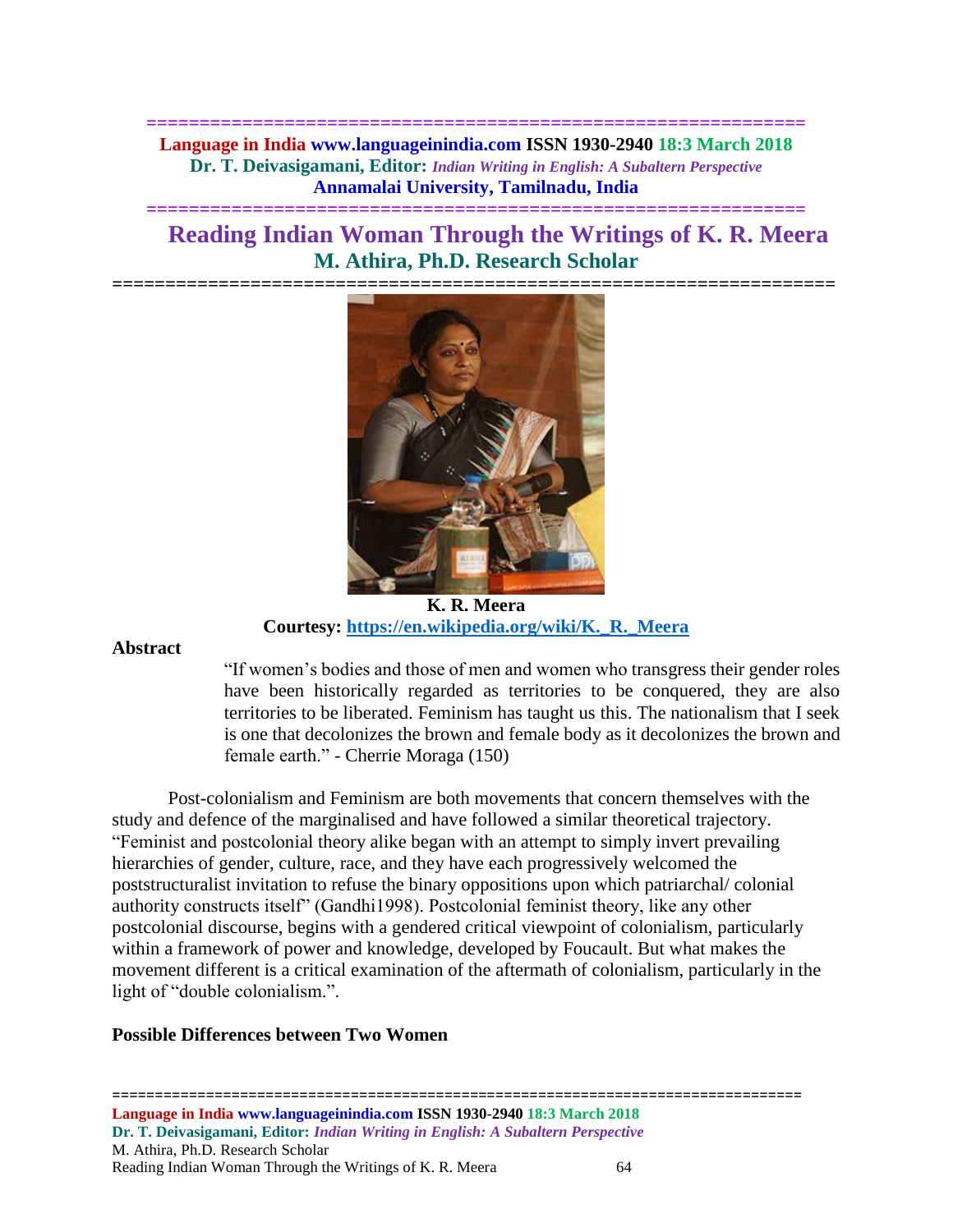Excerpting from Cherrie Moraga's *The Hungry Woman*, the exchange between twowoman characters goes like this:

"Mama-Sal: We were content for a while-

Savannah: Sort of. Until the revolutionaries told the women, put down your guns and pick up the babies… And into the kitchen."

## **Postcolonial Feminist Theory**

This happens to be a perfect example for how women in postcolonial nations, get reduced to the sites for cultural/ biological reproduction alone. All regional and national struggles for freedom are known for powerful female presences as well. But when the struggles are done, spaces are nothing but domestic for the women. "Postcolonial feminist theory's project can be described as one of interrupting the discourses of postcolonial theory and of liberal western feminism, while simultaneously refusing the singular third world woman as the object of study", says Rosemary Marangoly George (George, 2016) .It is thus a complex discourse by which the writers of postcolonial nations "write back", creating a niche of their own.

## **Focus of This Paper**

My paper deals with the works of Malayalam author K. R. Meera, particularly her works of short fiction, and how she excels in portraying the third world woman protagonist of Kerala, draped in all her myriad colours. She explores the postcolonial woman's condition in its raw, naked forms, comprising all the major postcolonial feminist themes. The woman of her narratives is often unabashed and strong, refusing to abide by societal norms. One observes the presence of almost all relevant postcolonial feminist themes in the works of K. R. Meera, including the "re- working of old identities and identity markers and erosion of stereotypes and myths, questioning the role of family in controlling women, the possibilities of egalitarian society, and the use of religious doctrine in oppressing women" (Nayar, 2008).

#### **Gender Themes**

Gender themes in postcolonial writing include identity (sexual, ethnic, national, sociopolitical, cultural), marriage, sexuality, desire and the body, subalterns, role of 'mothers' motherhood and motherland, women and spirituality in postcolonial societies, women and nation, etc.

#### **Women and Nation & Identity**

"The nation and gender are interlinked social phenomena. Women are involved in, or rather relegated the responsibility for the biological and cultural reproduction of the nation." (Yuval-devis 2002). Gender has been intrinsic to national imagining, says Elleke Boehmer (Boehmer, 2005) Most national movements have men in active roles, women being side lined to minor roles. Very often, nations and kingdoms engage in struggles for freedom, honour and wealth accumulation, but it is interesting to see the roles consigned to women in the same. In many instances, women are given accolades for their timely deaths, protection of honour, etc. There are resemblances between how the man lusts for and colonises land, and how he conquers and colonizes the woman. Woman is rather objectified as a piece of wealth and honour that has to be colonized.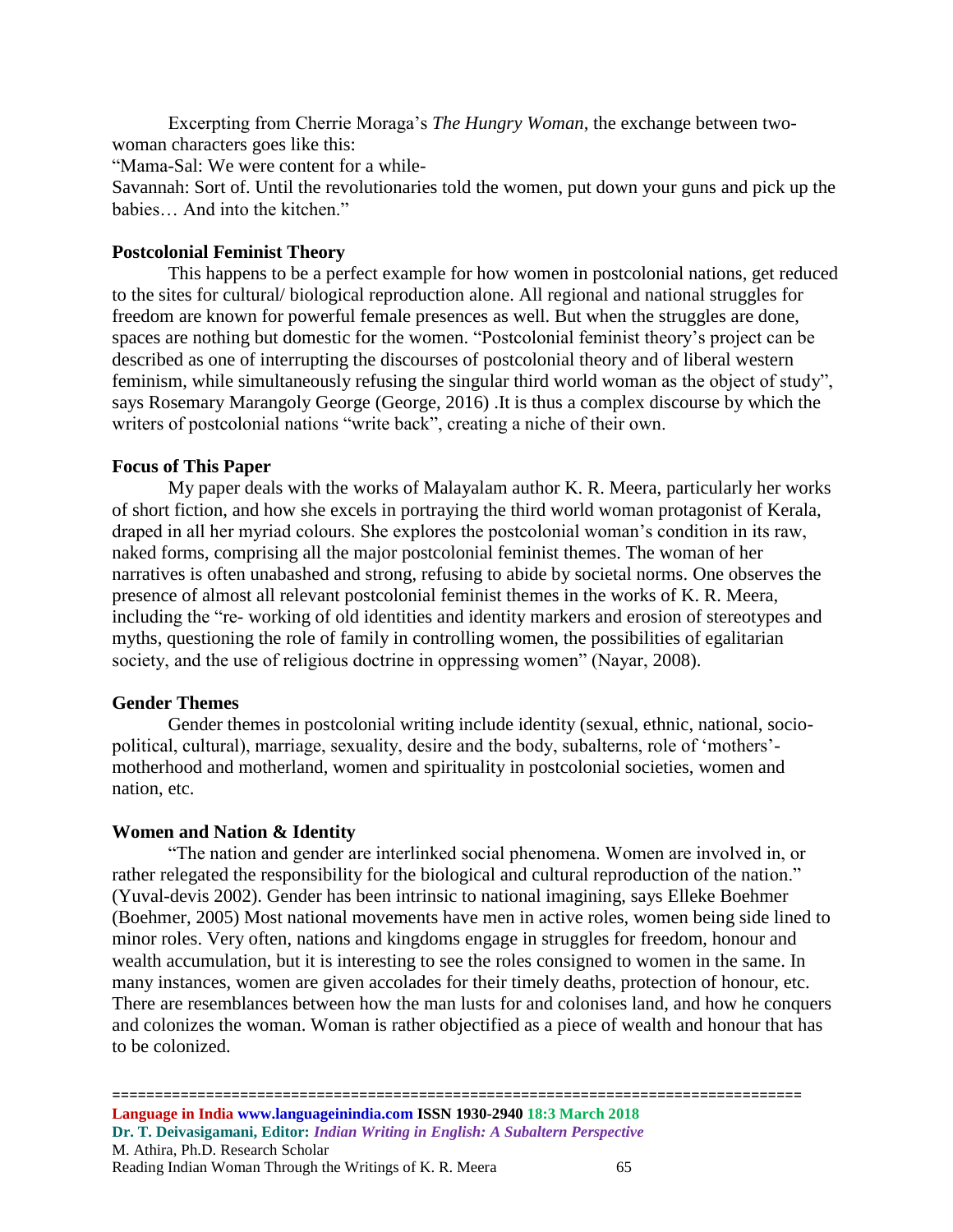George Mosse opines that nationalism evolved parallel to modern masculinity. Terms such as 'honour', 'patriotism' and duty' are masculinized (Nagel, 2003).

Kumari Jayawardane argues that third world women share three features with the anticolonial struggles- the desire for internal social reforms, the destruction of religious orthodoxies and pre-capitalist structures that prevent reform, and the assertion of a national identity. (Nayar, 2008)

# **Post-Independence**

After independence, women in India were pushed to the domestic realms. 'Mother India', is a coinage of independent India, and that is something that imagines woman in terms of symbols like birth, hearth, home, roots etc. In mythology as well, woman is the supreme protector and nourisher.

*Ormayude Njarambu* **(***Vein of Memory)*



K.R. Meera has penned the short story *Ormayude Njarambu* (*Vein of Memory)* that recounts the story of an aged woman who was a freedom fighter and writer. She marries a fellow nationalist who grows up to be a politician in independent India. She is pushed to the domestic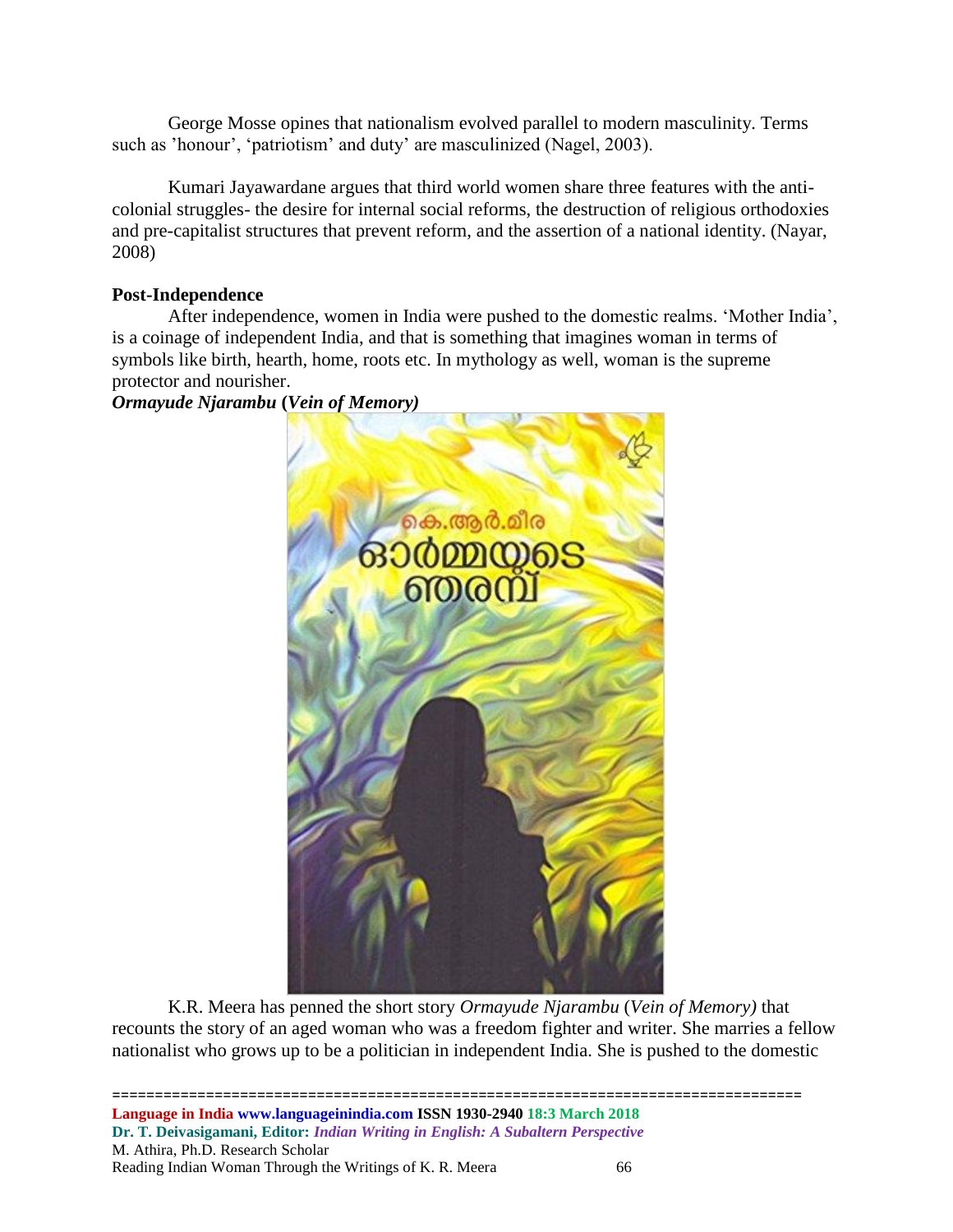space, forced to take care of home and children. She nurses a dream of visiting Delhi, where her husband is, a dream she cannot fulfil. (Meera, 2016)

Most women postcolonial writers see cultural identity as evolving rather than fixed, plural rather than singular, adapted rather than inherited. (Nayar, 2008). Postcolonial women might have the most complex and fluid identities, as in most postcolonial nations, women identities are tied to that of their husbands or father figures.

Cultural identities, as Stuart Hall informs us, "have histories… But like everything which is historical, they undergo constant transformation... are subject to continuous play of history, culture and power" (Hall, 1997).

#### **Marriage and Family**

Rich says "to have borne and reared a child is to have done that thing which patriarchy joins with physiology to render into the definition of femaleness" (Rich, 1995). Marriage, particularly in the Indian context, is seen as an erasure of a woman's hitherto identity and preferences. She is surrounded by a rigid code of 'appropriateness' that expects her to function in particular ways. Self- sacrifice is not only expected, but is cleverly glorified by our culture, which is nothing but a cruel ploy to push the woman to never ending slavery.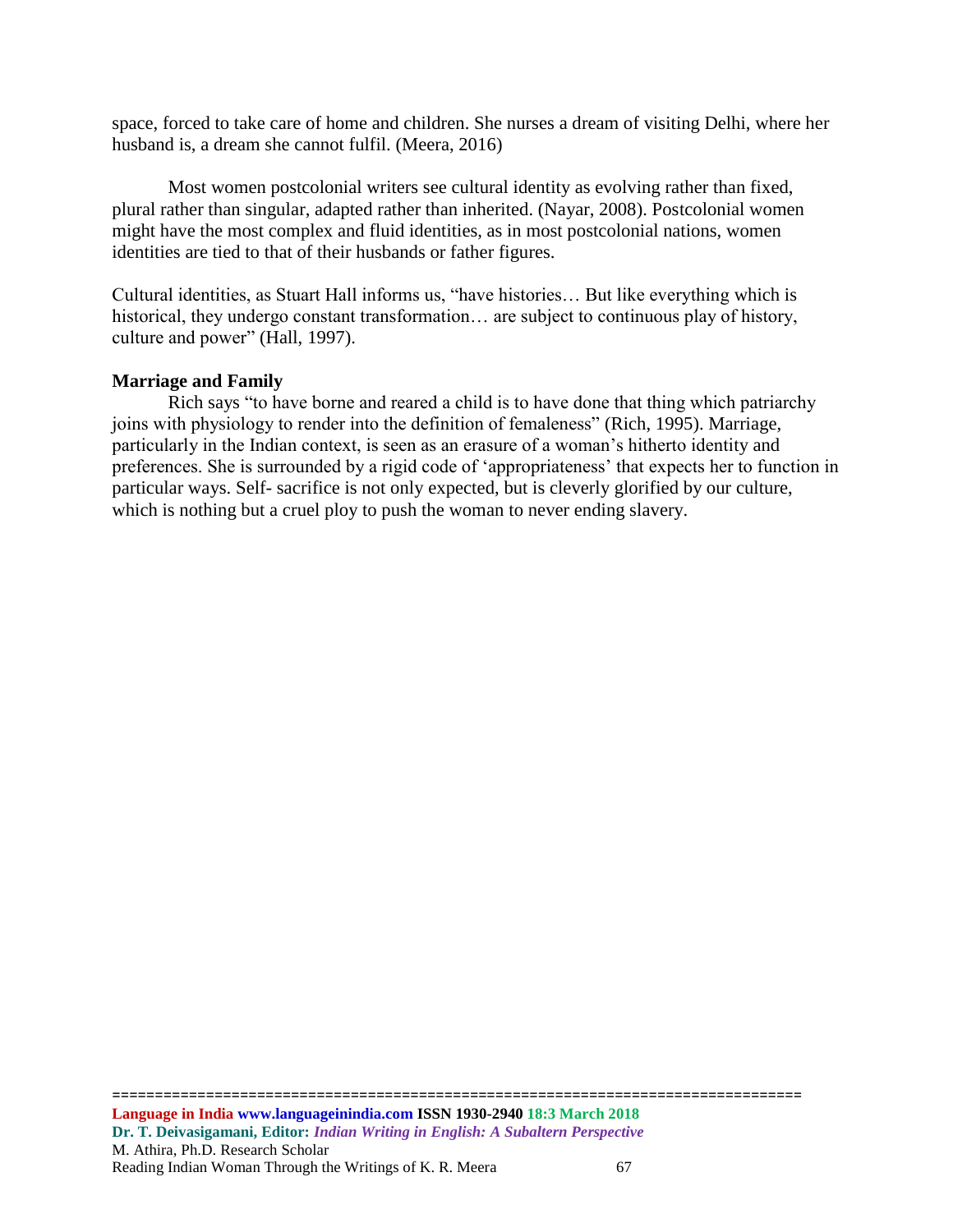

In most of her narratives, a married woman id often trapped in an unhappy marriage, denied sexual, emotional or humane rights. Very often, her heroines scandalize the so-called norms of the society by putting their physical urges before the needs of their children. In her novella Karineela, the protagonist is a married woman who is in a search for her man from the previous births. The desire for her man is so strong that she forsakes everything to be with him, to lure him.

In *Soorpanakha*, the protagonist, when expressing her desire for a live in relationship, is asked by her lover, for her 'rate', implying that she is a sex worker.Her heroines are not brave or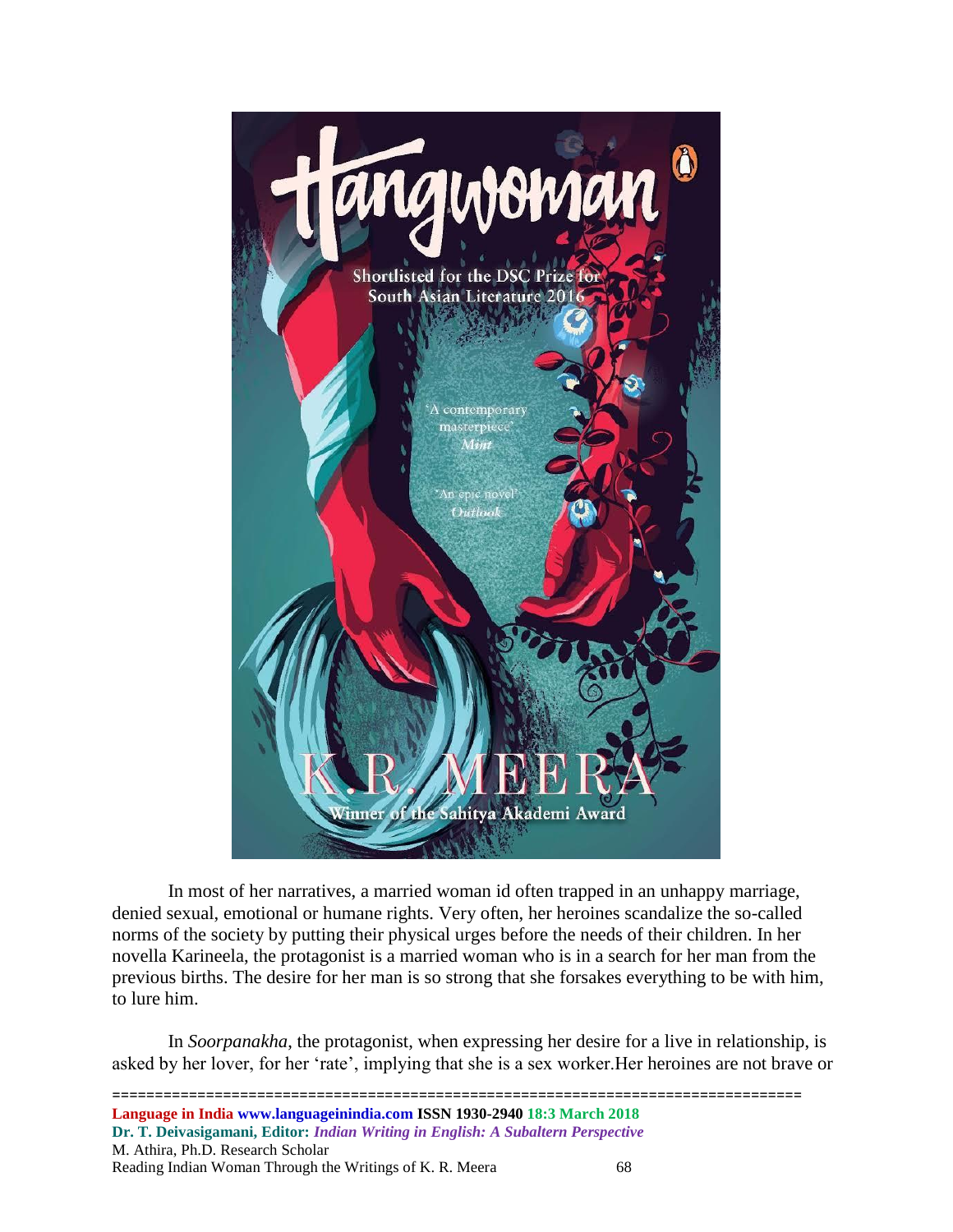bold according to the conventional standards, but they very often rise above the expected patterns of behaviour in subtle ways. Motherhood plays a key role in her stories, be it the way it strangles the identity of a woman, or how the society uses it as a trope to do so. In most of her stories, breast milk is found to be an important image, often used with a purpose of de familiarization. In her story *Aattukattil,* the protagonist is a woman who develops a strong aversion to milk, which sprang from a childhood memory when she saw blood, instead of milk trickling from the udders of a cow. She juxtaposes the memory with the tale of baby Krishna, who drank lifeblood from the breasts of Poothana, the demoness. In *Soorpanakha,* the title so politically employed to allude to that epic character whose nose and breasts were unfairly chopped of by the Rama Lakshmana duo, the protagonist is a feminist who was also a social worker. She is told by her husband that for a woman, there is no other social duty higher than breast feeding. Ironically, in course of time, she removes her breasts, due to breast cancer.

In *Meerasadhu*, Thulasi, the protagonist kills her child, out of angst for her life wrecked by her licentious husband.Nietzhe had been vehemently criticized in literary circles for a statement of his, which had evoked quite an uproar. He opined that a woman's true source of power is her capacity to bear offspring, and that is the motivation that guides a woman in her relationship with a man. The author has prescribed to this thought in some of her works. Especially in her works like *Karineela*, the protagonist has a strong urge to bear a child that has the features of her lover. In a way, she goes back to the natural feminine instincts without prescribing to the societal norms and notions. Motherhood is a powerful and is employed efficiently by the postcolonial feminist writers. The themes of Mother, motherland and motherhood have combined to form a new movement in many African countries called motherism.

#### **Body, Desire and Sexuality**

Bessie Head and African American poets look at how the woman's body becomes the site of patriarchal and colonial oppression:

> An important mechanism of regulating women's sexuality is through discourses of morality. In most post-colonial nations, sexuality is coded as morality- to be moral is to be monogamous, reticent about one's sexual preferences or even being asexual. (Nayar 2008)

In her narratives women with sexual appetite are often frowned upon, or are called prostitutes. Men, when they realize they fail to satisfy their partners find an easy way out in dubbing them immoral. In one of her short stories, *Vaanibham* (Sale), the protagonist Sukanya when confronted with the question of "rate", subtly asks the man his "rate". The possibility that a woman can also pay for sexual benefits, thus reducing the status of man to the commodity, is hitherto not thought of. Sidonie Smith suggests that women are represented as possessing an 'embodied subjectivity', rooted in their bodies.( Smith, 1993) Woman's destiny is determined and limited to her body, which she can escape only through selfless service that paradoxically denies her sexuality and body. That is, while her social role is determined by her being biologically female, her biological needs or features are what getting marginalized in a society where the man's biology becomes important.